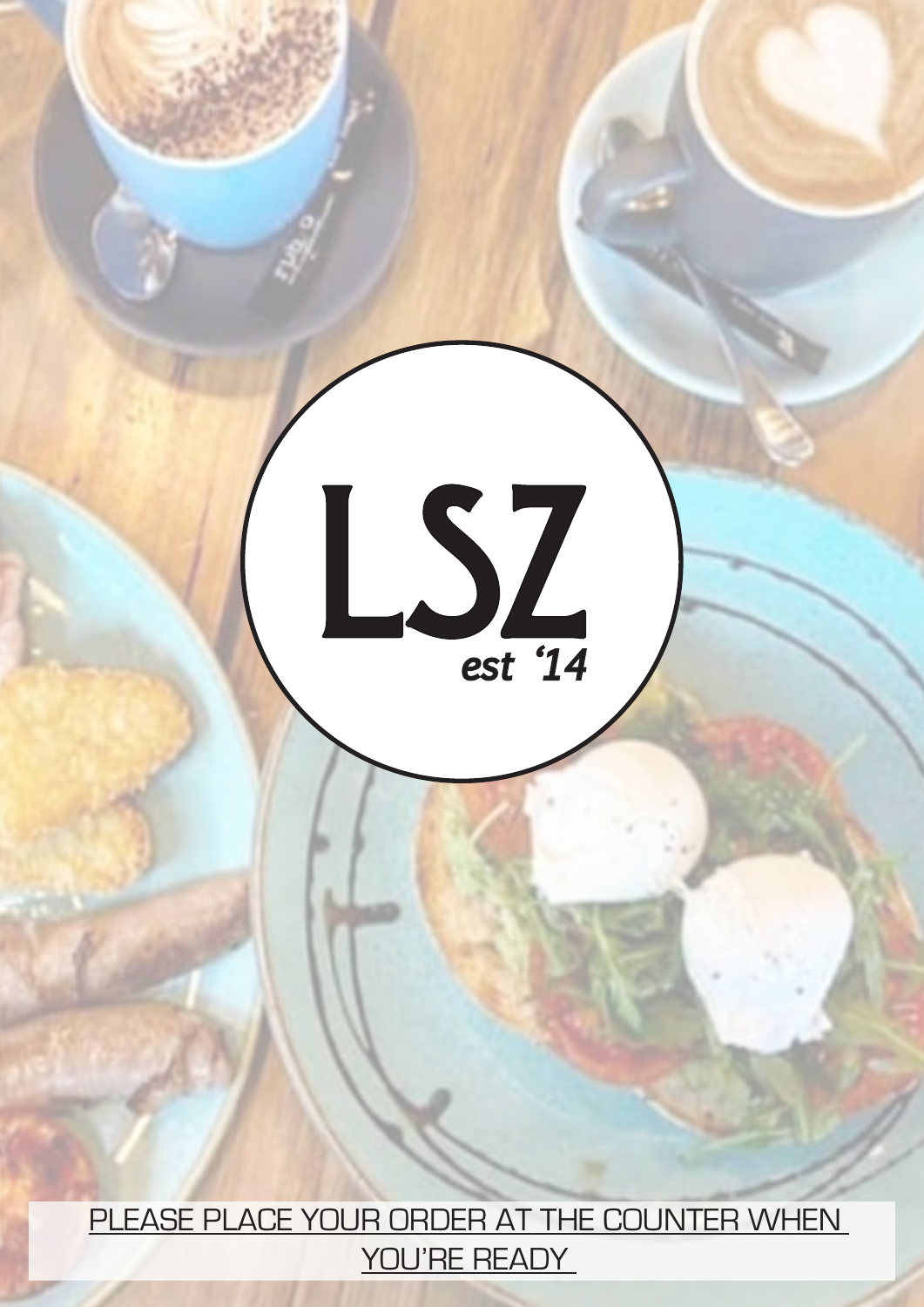### **BREAKFAST**

Please let our staff know of any dietary requirements - we are not a gluten, nut or seed free kitchen but will do our best to accommodate your needs

| <b>PANCAKES: GLUTEN FREE</b>                                                                                                                                                                                                                                            |                           |
|-------------------------------------------------------------------------------------------------------------------------------------------------------------------------------------------------------------------------------------------------------------------------|---------------------------|
| Canadian pancakes w. maple cinnamon whipped butter, bacon, maple syrup, almonds. gf                                                                                                                                                                                     | 23                        |
| Nutella & banana pancakes<br>Banana pancakes served with butterscotch sauce, maple cinnamon whipped butter & almonds. gf                                                                                                                                                | 23<br>23                  |
| Gluten free housemade muesli w. berry and apple compote, natural greek yoghurt, topped with granola. v gf<br>-add milk                                                                                                                                                  | 13.50                     |
| Breakfast bruschetta w. smashed avocado, roasted tomatoes, poached eggs, rocket, reduced balsamic on Artisan sour dough toast. gfo df v<br>-swap eggs for roasted mushrooms to make it vegan                                                                            | 22.50                     |
| Green Eggs w. house pesto scrambled eggs, field mushrooms, wilted spinach, feta cheese on Artisan dark rye. gfo dfo v                                                                                                                                                   | 22.50                     |
| Paleo Pumpkin Bread w. smashed avocado, poached egg, rocket, reduced balsamic glaze. gf df v<br>- add one poached egg                                                                                                                                                   | 17.70<br>$\mathbf 2$      |
| Braised Beans w. house beans, chorizo, sweet corn, jalapeno's, soft corn torittilas, free range fried eggs. gf df                                                                                                                                                       | 18.50                     |
| Keto omelette w. spinach, wild mushrooms, cheddar cheese. gf v (egg white only may be available please ask staff)<br>- Add Chicken OR Ham                                                                                                                               | 17.80<br>6.50             |
| Breakfast salad w. rocket, avocado, cherry tomatoes, pickled carrot, red onion, bacon, poached eggs, vegan aioli. gf df vo                                                                                                                                              | 20.50                     |
| 10 hour slow roasted pulled pork benedict w. poached eggs, Artisan sourdough toast, house spiced hollandaise. gfo<br>- add wilted spinach                                                                                                                               | 23.50<br>$\mathbf 2$      |
| Bacon benedict w. poached eggs, Artisan sourdough toast, house hollandaise. gfo<br>- add wilted spinach                                                                                                                                                                 | 23.50<br>$\mathbf{2}$     |
| Smoked salmon benedict w. poached eggs, Artisan sour dough toast, smoked salmon, house hollandaise. gfo<br>- add wilted spinach                                                                                                                                         | 23.50<br>$\boldsymbol{2}$ |
| Big breakfast w. bacon, eggs your way, roasted tomato, hash brown, house beans, pork sausage, Artisan sour dough toast. gfo dfo                                                                                                                                         | 24.50                     |
| Big veggie breakfast w. eggs your way, roasted tomato, hash brown, house beans, wilted spinach, roasted mushrooms,<br>avocado, Artisan sour dough. gfo dfo v                                                                                                            | 24.50                     |
| Bacon & egg wrap w. fried egg, bacon, spinach, housemade tomato sauce. df                                                                                                                                                                                               | 13.50                     |
| Breakfast vegan wrap w. wilted kale, roasted mushroom, hashbrown, housemade tomato sauce, vegan aoili. df                                                                                                                                                               | 14                        |
| Breakfast burger w. hashbrown, bacon, fried egg, cheddar, housemade tomato sauce, spinach. gfo                                                                                                                                                                          | 19                        |
| Two free range eggs cooked your way on Artisan sourdough or dark rye toast. gfo df v                                                                                                                                                                                    | 12.50                     |
| Artisan sourdough toast with condiments<br>Choose from honey, vegemite, butter, maple syrup or housemade strawberry jam. gfo dfo                                                                                                                                        |                           |
| Extras: only to be added with the purchase of a main meal. Not sold separatley<br>two Bacon: 8   two Eggs: 4   two Tomatoes: 3   two Hash browns: 3   Beans: 4  <br>Pork sausage: 4.5  <br>Mushrooms: 4.5   1/2 Avocado: 5   Pulled Pork: 7   Wilted Kale: 4   Hummas 4 |                           |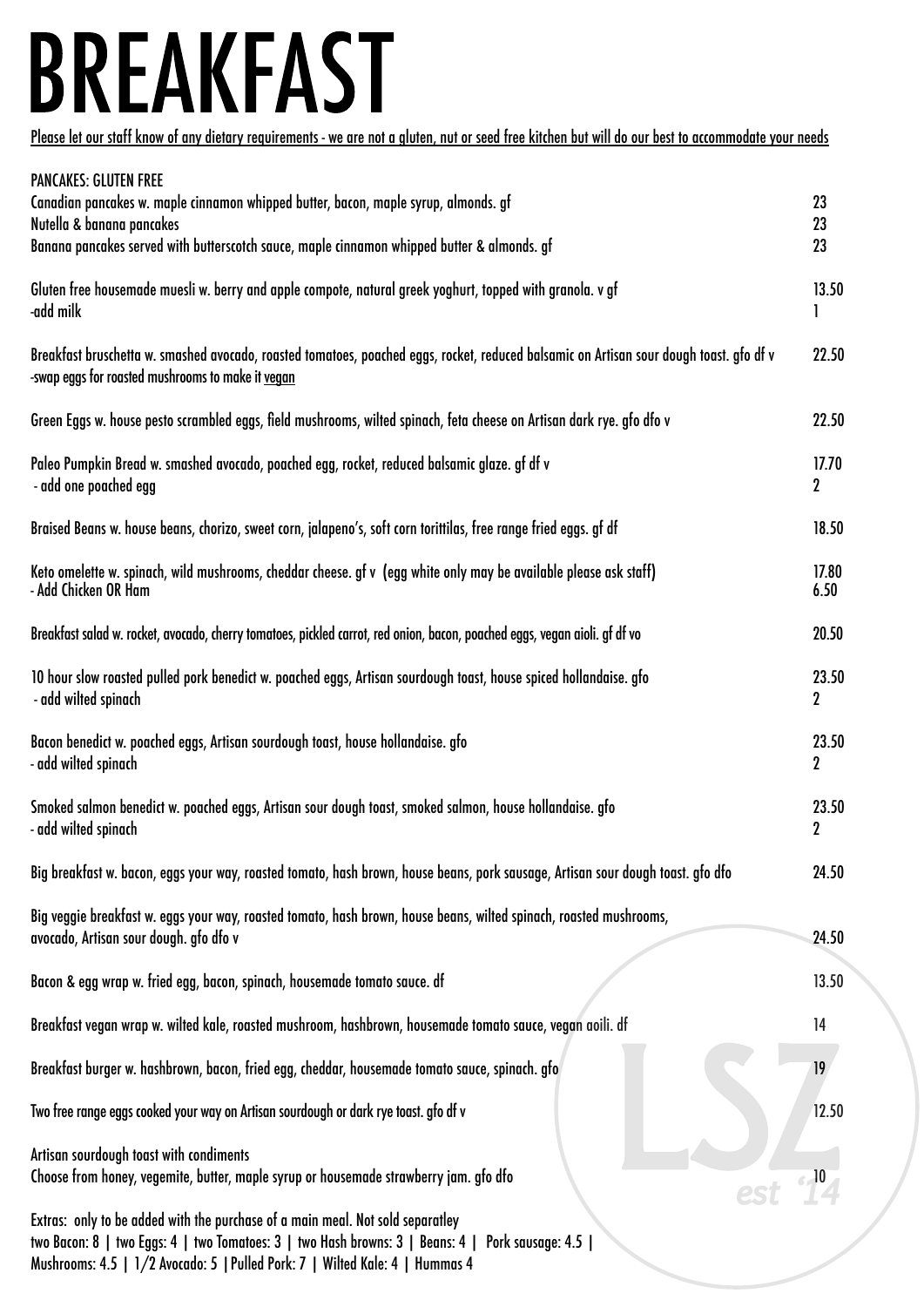## **LUNCH**

| <u>Please let our staff know of any dietary requirements - we are not a gluten free kitchen but will do our best to accommodate your needs</u>                                                                |                 |
|---------------------------------------------------------------------------------------------------------------------------------------------------------------------------------------------------------------|-----------------|
| Spicy Thai beef salad w. rocket, marinated beef, house pickled vegetables, roasted capsicum, honey roasted cashews. gf df                                                                                     | 21.50           |
| Tikka salad w. rocket, minted yoghurt, marinated grilled chicken, chorizo, onion, pickled carrots, honey roasted cashews, cherry tomatoes,<br>house dressing, pappadum. gf                                    | 24              |
| Shaved Pear salad w. rocket, red onion, candied walnuts, balsamic reduction & feta cheese. gf v vegan option<br>x add grilled chicken<br>x housemade falafels                                                 | 16.50<br>7<br>9 |
| Housemade falafels w. wilted kale, hummus, crushed almonds, avocado, fresh chilli, coriander & lemon wedge. gf df vegan                                                                                       | 24              |
| Buddah Bowl w. sauteed green veg, roasted pumpkin, avocado, spiced chickpeas, sesame, quinoa, kale, pickled radish<br>x add grilled chicken<br>x housemade falafels                                           | 19<br>7<br>9    |
| Soft Tacos: (3) chicken or 10 hour slow cooked pulled Pork w. Jalapeños, mint yoghurt, cos lettuce, creamy slaw, gf<br>Vegan Option: Mushroom, vegan aioli, charred corn, cos lettuce, creamy slaw, Jalapeños | 20.50           |
| Bucket of chips, house vegan aioli, house tomato sauce. gf df vegan                                                                                                                                           | 9               |
| .                                                                                                                                                                                                             |                 |

### Wraps

| Smoked salmon wrap w. cos, carrot, onion, tomato, aioli, house tomato sauce, served with a garden salad. df          | 17.70 |
|----------------------------------------------------------------------------------------------------------------------|-------|
| Grilled chicken breast wrap w. cos, carrot, onion, tomato, aioli, house tomato sauce, served with a garden salad. df | 17.70 |
| Housemade vegan falafal wrap w. hummus, kale, onion, vegan aioli, served with a garden salad. df vegan               | 17.70 |

### **Burgers**

At Lot Six Zero we hand craft our burger patties using only 100% Western Australian Blade cut beef. No additives, No preservatives, No Nasties.

| Ground Beef w. house tomato sauce, cheddar, aioli, cos, tomato, house pickles, American mustard on brioche, served w. chips gfo dfo<br>- add bacon & egg 7 | 21    |
|------------------------------------------------------------------------------------------------------------------------------------------------------------|-------|
| CBA w. Grilled Chicken, smashed avocado, bacon, cos, brioche, served w. chips. gfo dfo                                                                     | 23.50 |
| Spicy BBQ Pulled Pork w. BBQ marinated pulled pork, creamy slaw, pickles & Jalapenoes, brioche, served w. chips gfo dfo                                    | 23.50 |
| Vegan Beyond "Beef" Burger w/vegan cheese, tomato, lettuce, pickle, vegan aioli & relish served with chips gf                                              | 23.50 |
| Steak Sandwich w. Scotch fillet, baocn, cheese, grilled onion, lettuce, tomato, relish & aioli served w. chips gfo, dfo                                    | 25    |
|                                                                                                                                                            |       |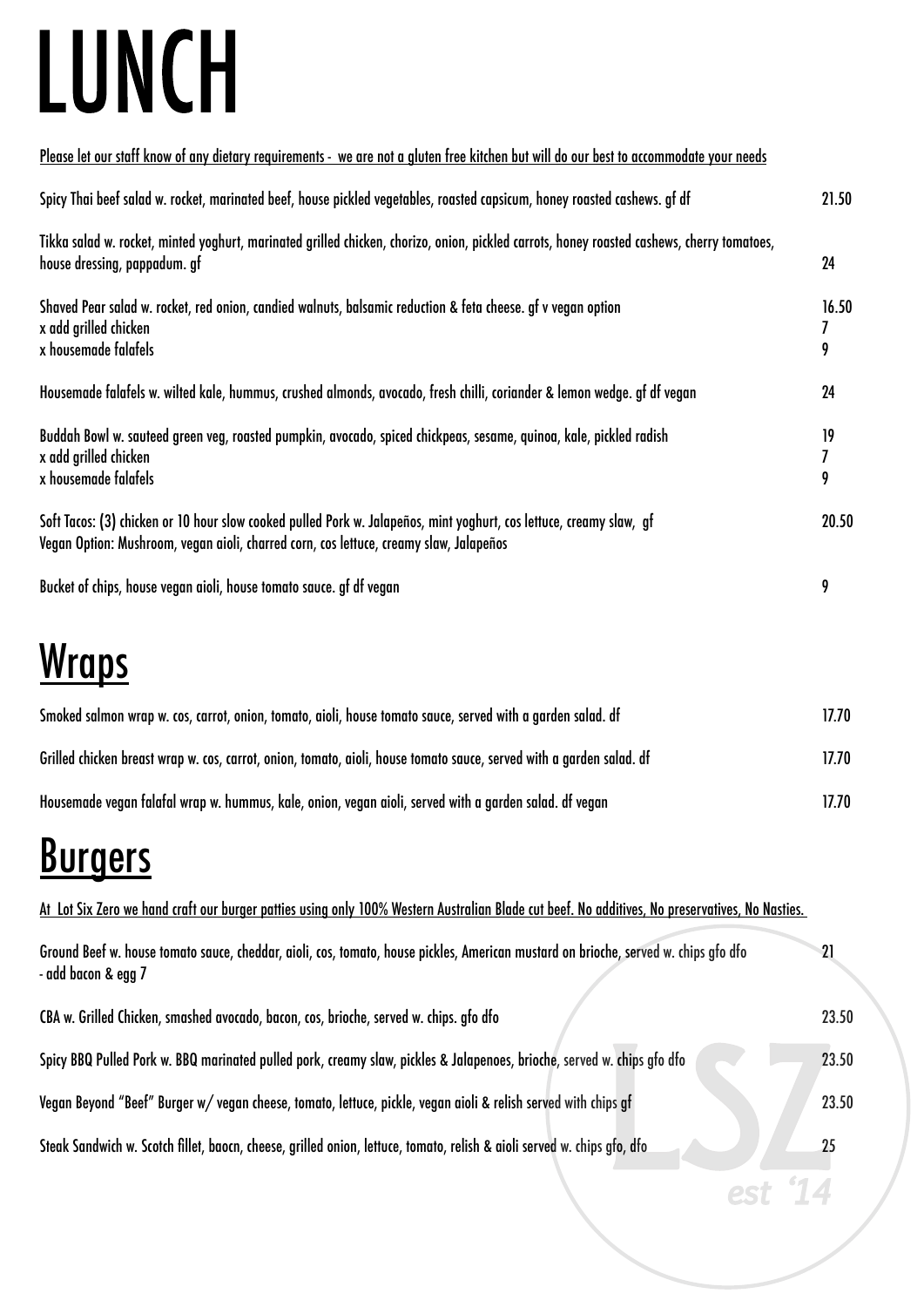### **COFFEE**

LOT SIX ZERO'S "House Blend"

Our house blend coffee bean has been handpicked for a full flavoured coffee, It has a bold and syrupy mouth feel, with beautiful milk chocolate & spicy tones with a smooth finish.

#### SINGLE ORIGIN BEANS:

For something different why not try our single origin bean. We change the bean weekly and is a special selection from just one region of the world.

Add Soy 0.5 | Add Almond milk 0.5 |Oat Milk 0.5 |Organic Decaf 1.0 |Lactose Free 0.5

| 6.10 |
|------|
| 6.10 |
| 6.10 |
| 6.10 |
|      |

#### POT OF TEA (serves one) loose leaf -

English Breakfast Frech Earl Grey - Black tea, lavender, rose petals, mallow, natural flavour of mango & oil of bergamot Berry Green - Green tea, oolong tea, strawberries, raspberries & red currants G.L.E.W - ginger, lemongrass, echinacea, white tea Well Being - Spearmint, alfalfa, calendula Chai - Black tea, cinnamon, ginger,cloves, black pepper, cardamon Fruity-Tutti - Raspberry pieces, apple, prange, rosehip, hisiscus, lemongrass & vitamin c)

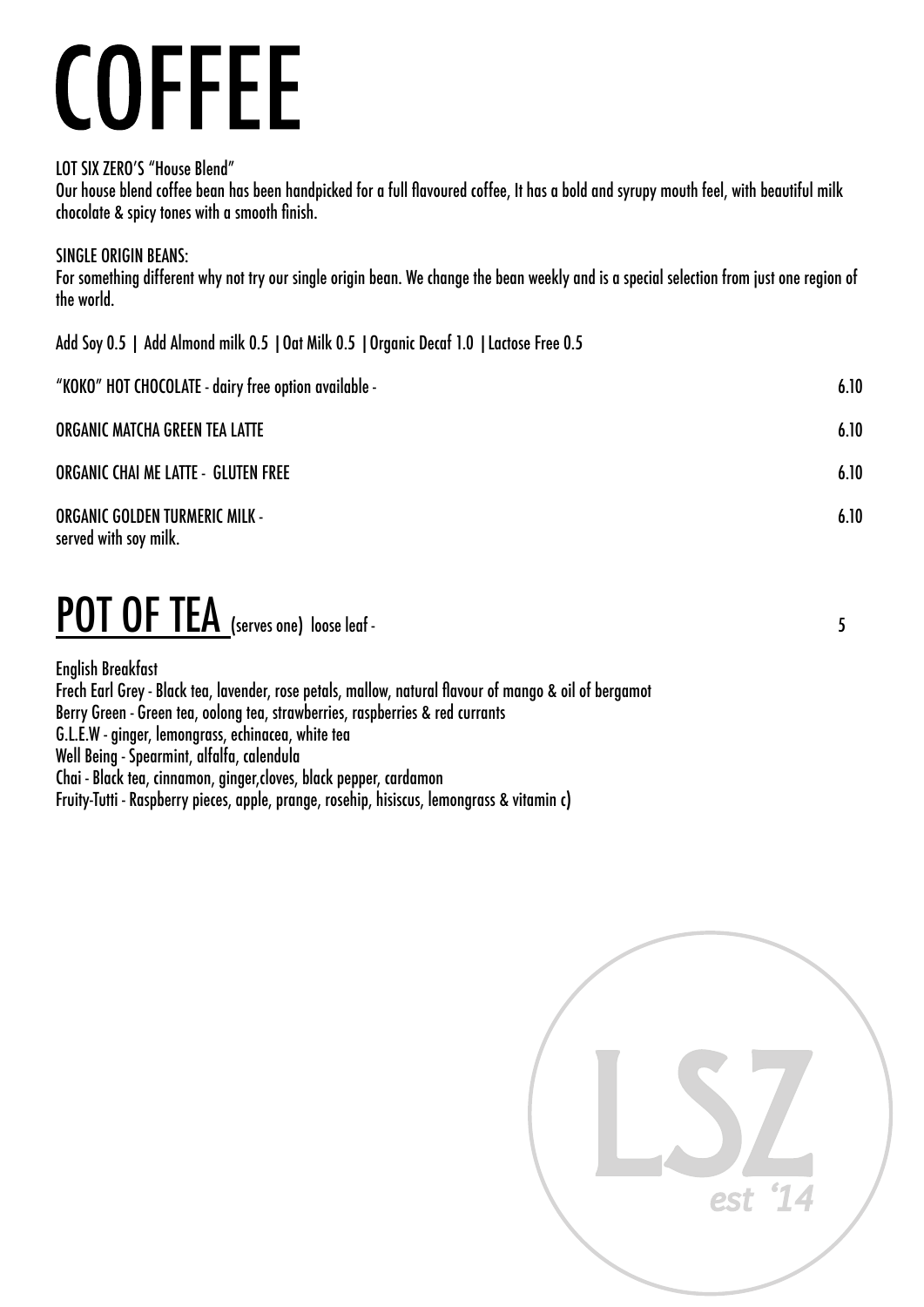# **COLD DRINKS**

### COLD PRESSED JUICES

please see display fridge for our daily selection

#### DELICIOUS SMOOTHIES

x add whey protein powder 3.20

| Gym Junkie: Banana, mango, spinach, coconut water, vanilla protein<br>Berry Warrior: Strawberry, raspberry, blueberry, coconut water, vanilla protein        | 12.6<br>12.6 |
|--------------------------------------------------------------------------------------------------------------------------------------------------------------|--------------|
| Gone Nuts: Banana, peanut butter, dates, almond milk, coco powder                                                                                            | 12.6         |
| Banana Smoothie: Banana, ice cream, honey, skim milk                                                                                                         | 9.6          |
| Tropical: Mango, passionfruit, strawberry, coconut water                                                                                                     | 9.6          |
| MILKSHAKES (GF) - Choc   Vanilla   Caramel   Strawberry   Spearmint<br>(Vegan options available using soy ice cream and soy or almond milk - caramel NA - 1) | 7.1          |
| ICED coffee   ICED chocolate   ICED mocha - served with cream & ice cream                                                                                    | 7.1          |
| Homemade Iced Latte (black available)<br>Brewed for over 12 hours, be seduced by this smooth and sensuous blend mixed with creamy milk & ice.                | 5.6          |